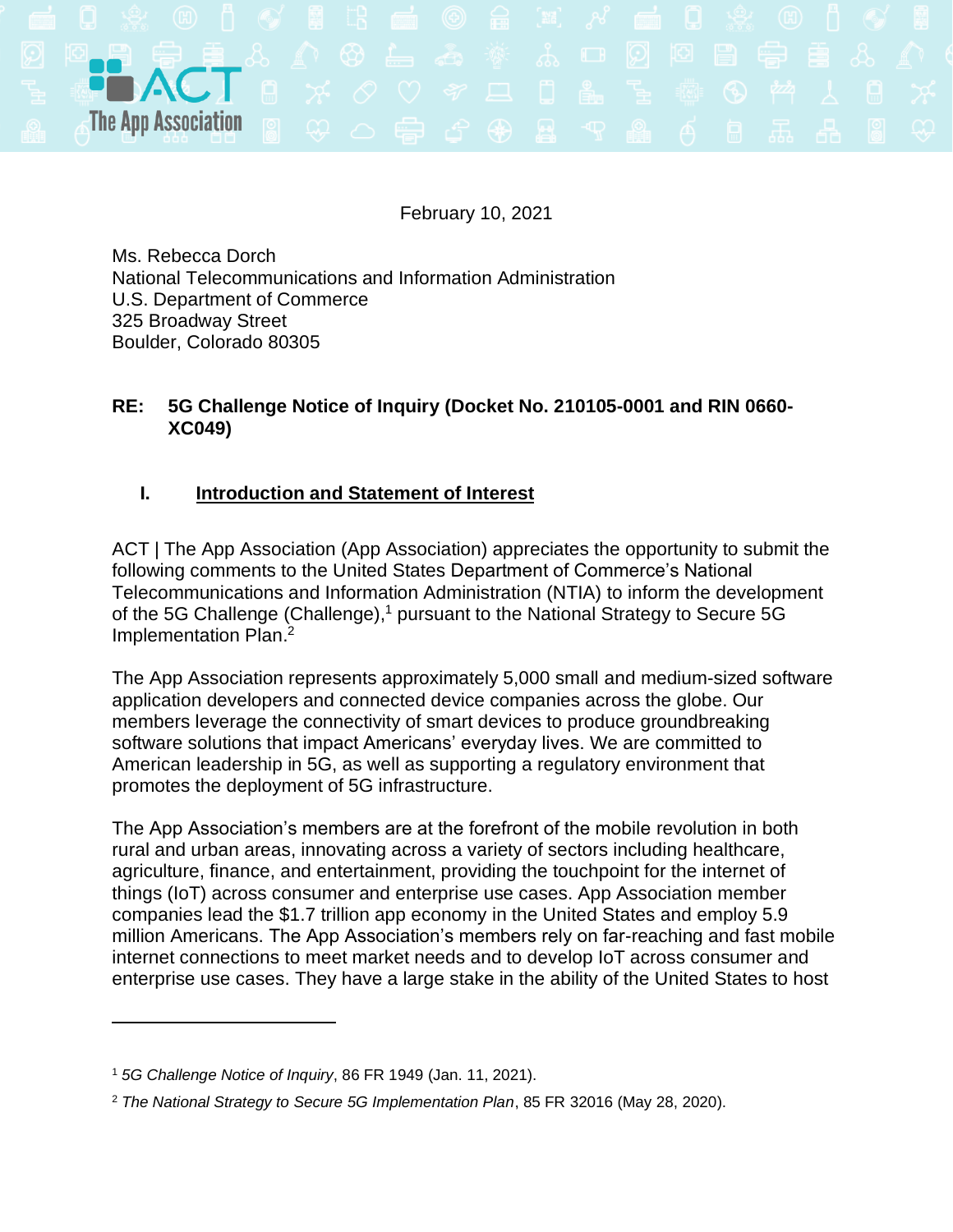and drive the development of 5G networks and the innovation that occurs on top of 5G standards.

The future of the app economy depends on the strength and density of America's wireless and wired backhaul networks. Economic analysis conducted by the App Association shows that deployment of 5G wireless networks will create 8.5 million jobs in the United States over the next five years, enabling improvements in economic productivity, employment, and consumer value.<sup>3</sup> 5G will affect the labor market through direct and indirect means; while the additional labor required to build out the network to deploy 5G will certainly create the most immediate demand for new jobs, the broadest impact on the labor market comes from new employment opportunities through the way 5G will enable new applications, services, ways of doing business, and general growth of businesses. Workers benefitting from this deployment will earn more than \$560 billion during that time, create \$1.7 trillion in additional output, and add over \$900 billion to U.S. gross domestic product (GDP).

Recent 5G pilots demonstrated the technology's ability to provide staggering internet speeds, more than 75 times the speed of 4G LTE. While 4G LTE helped make the internet more accessible on mobile devices, 5G offers ultra-low latency to its users, giving mobile infrastructure the reliability needed for the applications that depend on network integrity. These enhancements can provide a highly tailored service to meet specific customer needs. More specifically, it enables our members to make data-rich applications that require high-quality connections that allow faster data transfer and information sharing between workers who may be at a virtual desk, at a medical clinic, in an IoT-enabled warehouse, or with a customer in the store.

The potential of the 5G revolution and expanded use of unlicensed spectrum is more significant than merely providing access. It will also increase internet speeds, add bandwidth, and lower latency in a way that benefits business-to-business interactions and IoT-driven machine-to-machine communications. Once we make this connection, we can bring the app economy to the next level.

The App Association therefore supports the federal government's development of the 5G Challenge in collaboration with the Department of Defense 5G Initiative. We offer the following specific inputs on various questions presented by NTIA.

<sup>3</sup>James Prieger, "*An Economic Analysis of 5G Wireless Deployment: Impact on U.S. and Local Economies*" (Feb. 2020), [https://ecfsapi.fcc.gov/file/10417521421416/ACT%20Ex%20Parte%20Notice%20re%205G%20Economic](https://ecfsapi.fcc.gov/file/10417521421416/ACT%20Ex%20Parte%20Notice%20re%205G%20Economic%20Analysis%202020.pdf) [%20Analysis%202020.pdf.](https://ecfsapi.fcc.gov/file/10417521421416/ACT%20Ex%20Parte%20Notice%20re%205G%20Economic%20Analysis%202020.pdf)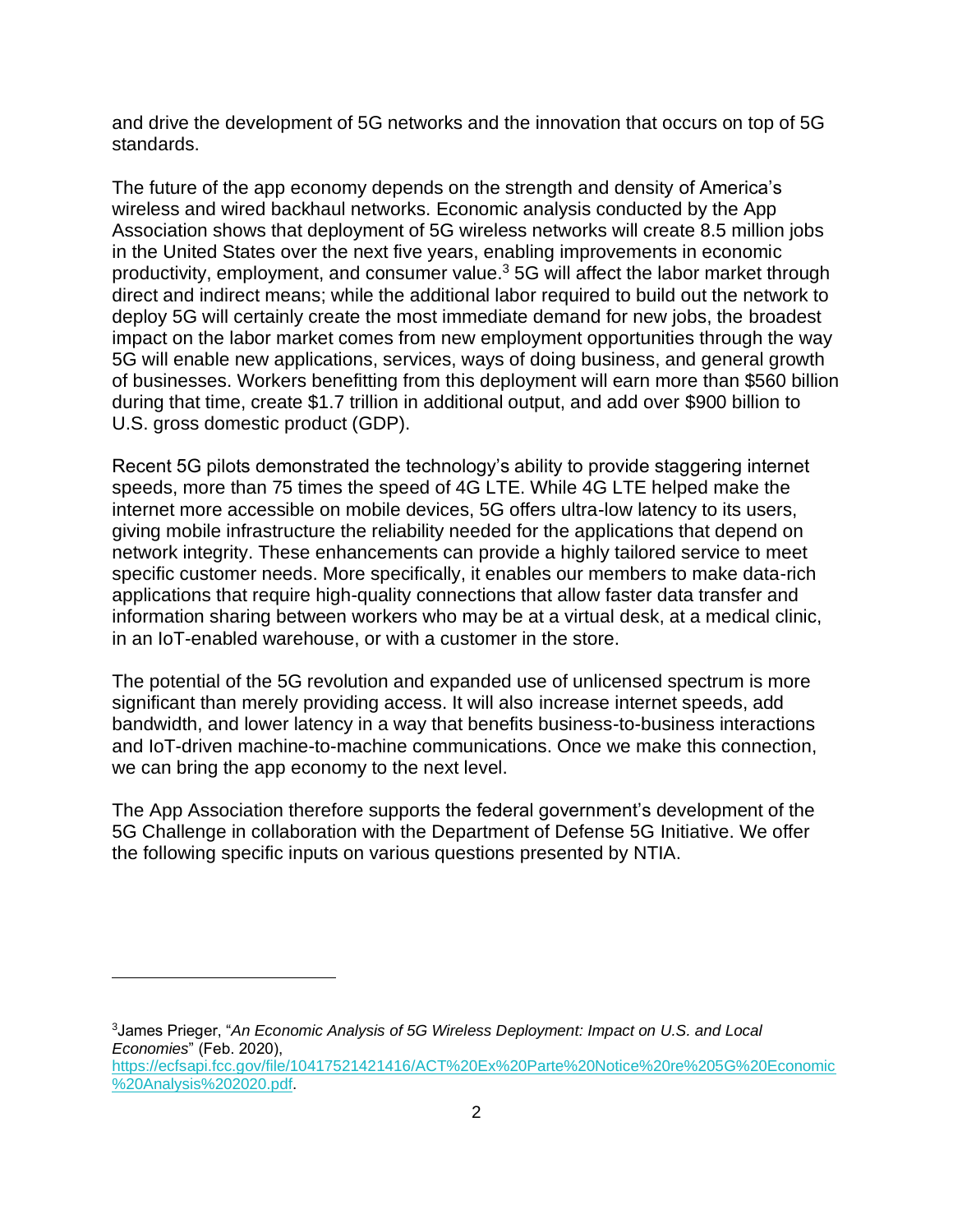## **II. The Importance of Spectrum Sharing Arrangements**

The future of IoT innovations and the app economy will depend on the strength and density of 5G networks, which are supported by myriad spectrum bands and different types of infrastructure, including small cell deployment, that seamlessly work together. Failure to adequately develop U.S. infrastructure and finite spectrum resources will harm both the economy and consumers. The prospect of countless connected devices entering our communications networks through nodes in homes, workplaces, or other last-mile connectivity endpoints will dramatically increase data flows across communications networks. Macro sites alone will not be sufficient to manage the congestion, making realization of a robust 5G network critical for the United States. The Challenge should set the identification of new opportunities for reallocation and/or new sharing arrangements across spectrum bands consistent with interference protection principles, including for government-owned spectrum bands that may be ideal for commercial IoT use, particularly mid-band and millimeter wave bands. Furthermore, the Challenge should embrace new artificial intelligence software-driven solutions to dynamic spectrum sharing solutions.

## **III. Infrastructure Deployment Should Contribute to a Streamlined Process and Welcome New Competition to the 5G Ecosystem**

The App Association urges the Challenge to prioritize an improved and streamlined process for approval and siting of 5G equipment in the United States. Differences in local zoning, siting, and approval processes across localities have made the deployment of infrastructure difficult, too expensive, and inefficient. The App Association supports steps made by the Federal Communications Commission to speed upgrades to existing towers (adding, removing, and switching out equipment).<sup>4</sup> The Challenge should provide for coordinated federal efforts to enable 5G infrastructure deployment in and on both federal facilities and commercial buildings. <sup>5</sup> With the new agreement in place between the Federal Communications Commission (FCC), National Science Foundation (NSF), and NTIA to support NSF's Spectrum Innovation Initiative,<sup>6</sup> NTIA should communicate with the FCC and NSF to ensure that its Challenge aligns with and builds on the latest approaches to efficient infrastructure deployment.

The Challenge should also ensure that it maximizes the benefits of competition into 5G by welcoming new entrants. For example, the Challenge would benefit from leveraging the efforts of the O-RAN Alliance, which has developed an architecture for building the

<sup>4</sup> [https://www.fcc.gov/document/fcc-acts-accelerate-deployment-5g-wireless-infrastructure-0.](https://www.fcc.gov/document/fcc-acts-accelerate-deployment-5g-wireless-infrastructure-0) 

<sup>5</sup> E.g., [https://www.fcc.gov/document/orielly-letter-secretary-dan-brouillette-department-energy.](https://www.fcc.gov/document/orielly-letter-secretary-dan-brouillette-department-energy)

<sup>6</sup> Press Release, Federal Communications Commission, FCC Joins Federal Partners in Spectrum Innovation Cooperation Agreement: *FCC, NTIA, and NSF Sign Agreement to Support NSF Spectrum Innovation Initiative (Feb. 1, 2021)* [https://docs.fcc.gov/public/attachments/DOC-369633A1.pdf.](https://docs.fcc.gov/public/attachments/DOC-369633A1.pdf)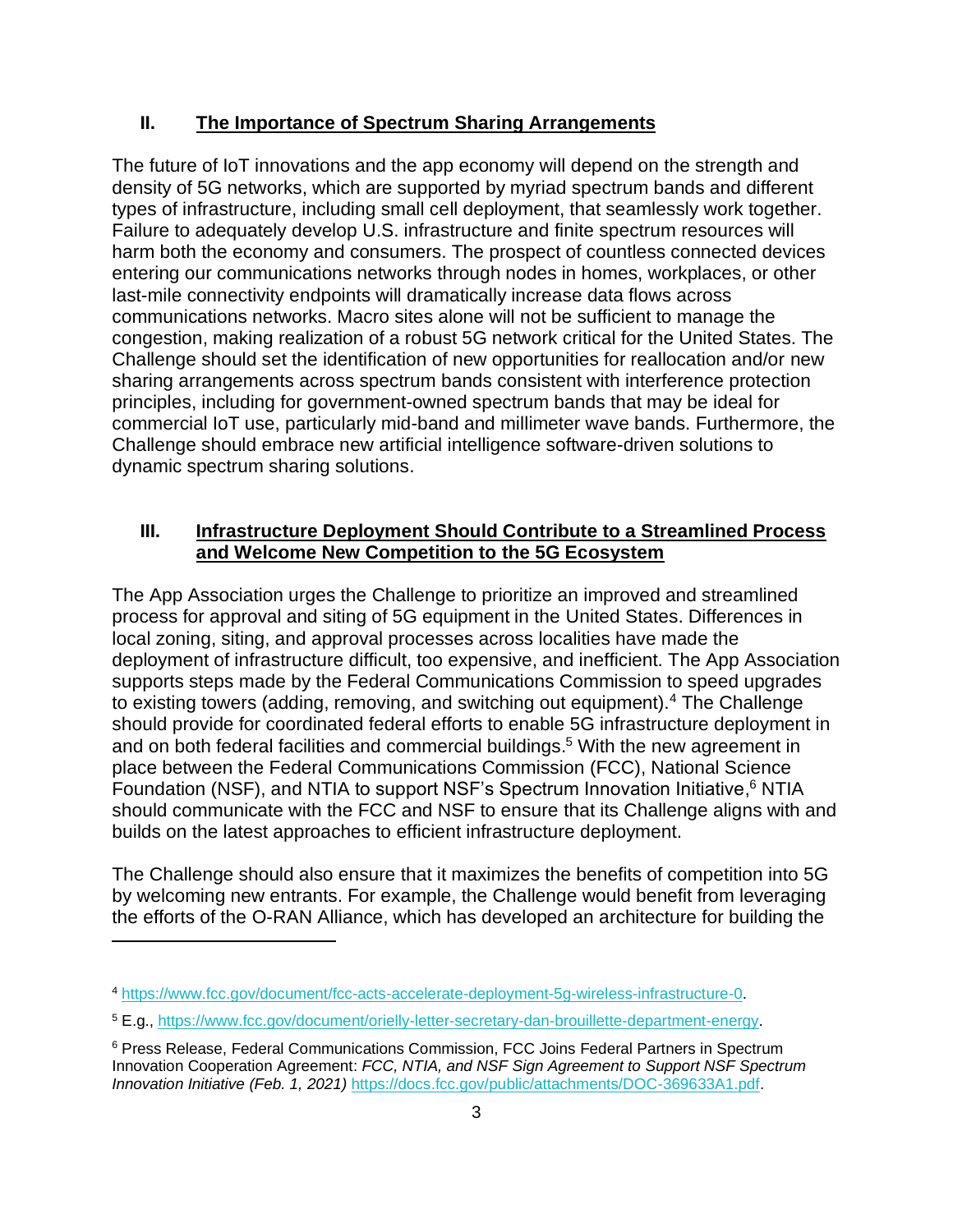virtualized radio access network (RAN) on open hardware and cloud with embedded AIpowered radio control.<sup>7</sup> O-RAN, and open standardization processes like it, stand to revolutionize America's communications networks by enabling network virtualization capabilities and removing vulnerabilities in the networks. $8$ 

# **IV. Cybersecurity Must be a Top Priority in Implementation**

While 5G will enable the rise of IoT applications with many benefits, it also raises security threats. Due to a broadened attack surface, the rise of IoT will require more evolved and dynamic risk management practices. No data is more important to Americans than their own personal information. App Association members appreciate the personal value of their data and put extensive resources into ensuring the security and privacy of end user data. These practices help earn and maintain consumer trust and meet market demand.

We support ongoing and emerging public-private partnership initiatives and strategies to improve the nation's cybersecurity risk management efforts, and we continue to work with our members to advance improved cybersecurity risk management practices. Small businesses represent 99.7 percent of all U.S. firms,<sup>9</sup> and they require heightened assistance. It is important that policymakers remain mindful of the fact that large companies often dedicate large budgets to create and maintain cybersecurity control processes and have the ability to hire staff and consultants to mitigate cybersecurity risks. Unfortunately, small- and medium-sized enterprises (SMEs) do not. For many of our members, the role of chief security officer may be one of five hats worn by a single employee. The essential role of American small businesses, along with the unique resource constraints they face, make the Challenge and any efforts made pursuant to it even more important to the security and stability of the nation's critical infrastructure. The App Association notes its continued support of the NIST Cybersecurity Framework which provides a scalable, flexible, voluntary toolbox that any organization can use to reduce vulnerabilities, prevent intrusions, and mitigate damage caused by cybersecurity attacks.

We note that app economy innovators across the United States depend on leading technical data protection methods, such as the use of strong encryption techniques, to keep users safe from harms such as identity theft. However, interests within the U.S. government and abroad continue to demand that "backdoors" be built into encryption for the purposes of government access. These policies would degrade the safety and security of data, as well as the trust of end users, by creating known vulnerabilities that

<sup>7</sup> [https://www.o-ran.org/.](https://www.o-ran.org/)

<sup>8</sup> See., e.g., [https://www.fcc.gov/news-events/events/forum-5g-virtual-radio-access-networks.](https://www.fcc.gov/news-events/events/forum-5g-virtual-radio-access-networks)

<sup>9</sup> [https://www.sba.gov/sites/default/files/FAQ\\_Sept\\_2012.pdf.](https://www.sba.gov/sites/default/files/FAQ_Sept_2012.pdf)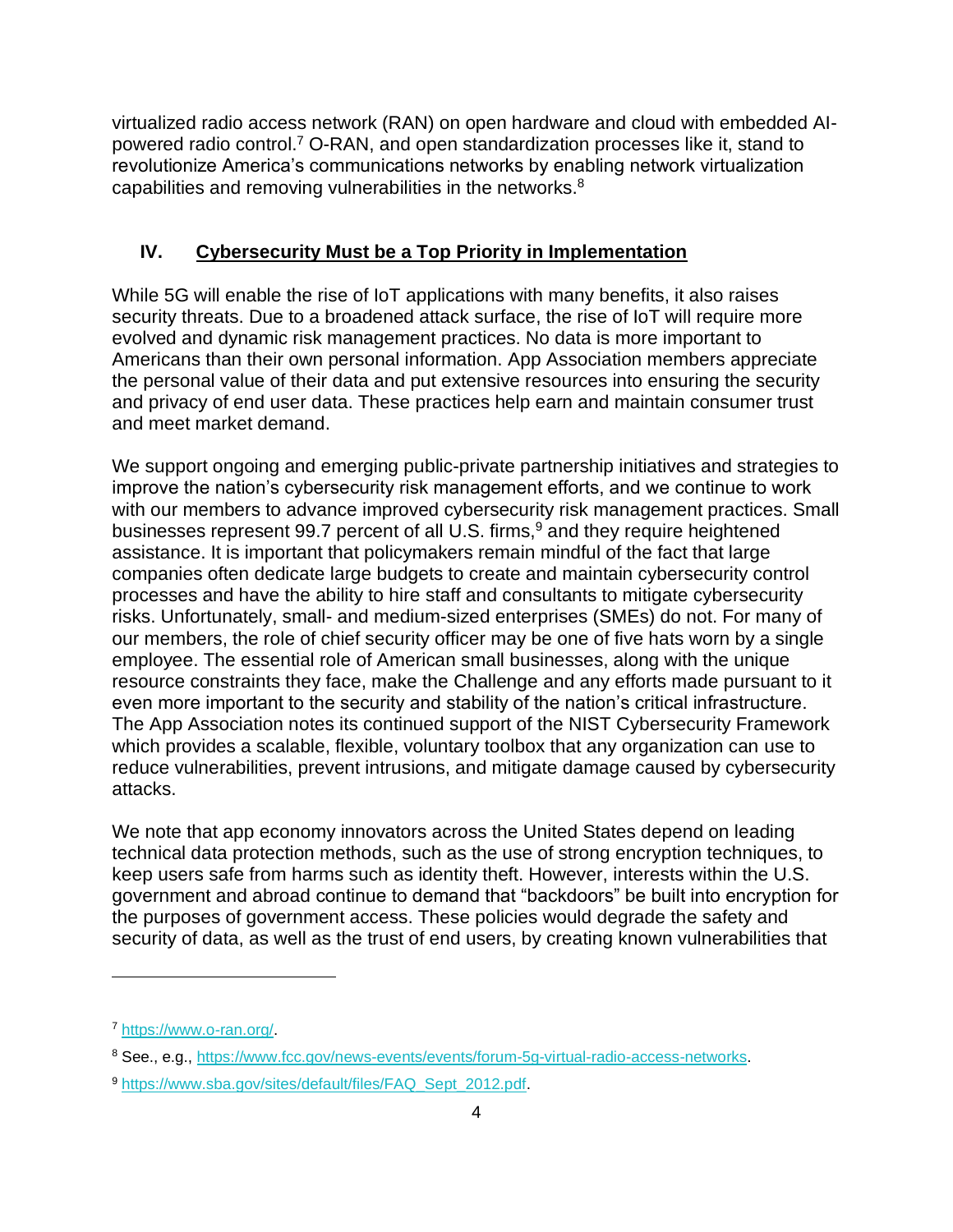unauthorized parties can exploit. The viability of a small app development company's product from a security and privacy standpoint depends on the trust of its end users. We strongly recommend that the Challenge support the use of strong encryption techniques to enable 5G cybersecurity.

#### **V. Standards and Access to Standardized 5G Technologies**

NTIA appropriately requests information on how the U.S. government can best encourage and support U.S. private sector participation in standards development for 5G technologies. The App Association strongly encourages the Challenge to support public-private collaboration on 5G through standardization by encouraging key U.S. based standard-setting organizations (SSOs) to grow and thrive. The U.S. government can support such organizations through pro-innovation policies that encourage private sector research and development of 5G innovations and the development of related standards, consistent with OMB Circular A-119.<sup>10</sup>

Furthermore, it is critical that the Challenge provide that such 5G standards are accessible to innovators through promoting openness, consensus-based decision making, transparency, and inclusivity. A cornerstone to ensuring this accessibility must be through promoting a balanced approach to standard-essential patent (SEP) licensing.<sup>11</sup> 5G technical standards, built on contributions through an open and consensus-based process that often include patented technology, bring immense value to consumers by promoting interoperability while enabling healthy competition between innovators. Offering patented technology to a standard can represent a clear path to reward in the form of royalties from a market that likely would not have existed without the wide adoption of the standard. To balance this potential with the need for access to the patents that underlie the standard, many SSOs require holders of patents on standardized technologies to license their patents on fair, reasonable, and nondiscriminatory (FRAND) terms. FRAND commitments prevent the owners of patents used to implement the standard from exploiting the unearned market power that they otherwise would gain as a consequence of the broad adoption of a standard. Once patented technologies incorporate into standards, it compels manufacturers to use them to maintain product compatibility. In exchange for making a voluntary FRAND commitment with an SSO, SEP holders gain the ability to obtain reasonable royalties from a large number of standard implementers that might not have existed absent the standard. Without the constraint of a FRAND commitment, SEP holders would have the

<sup>&</sup>lt;sup>10</sup> Revision of OMB Circular No. A-119, "Federal Participation in the Development and Use of Voluntary Consensus Standards and in Conformity Assessment Activities", 81 FR 4673 (Jan. 27, 2016).

<sup>&</sup>lt;sup>11</sup> Notably, OMB Circular A-119 defines a "voluntary consensus standard" to include those that "requir[e] that owners of relevant intellectual property have agreed to make that intellectual property available on a non-discriminatory, royalty-free or reasonable royalty basis to all interested parties." *Id*.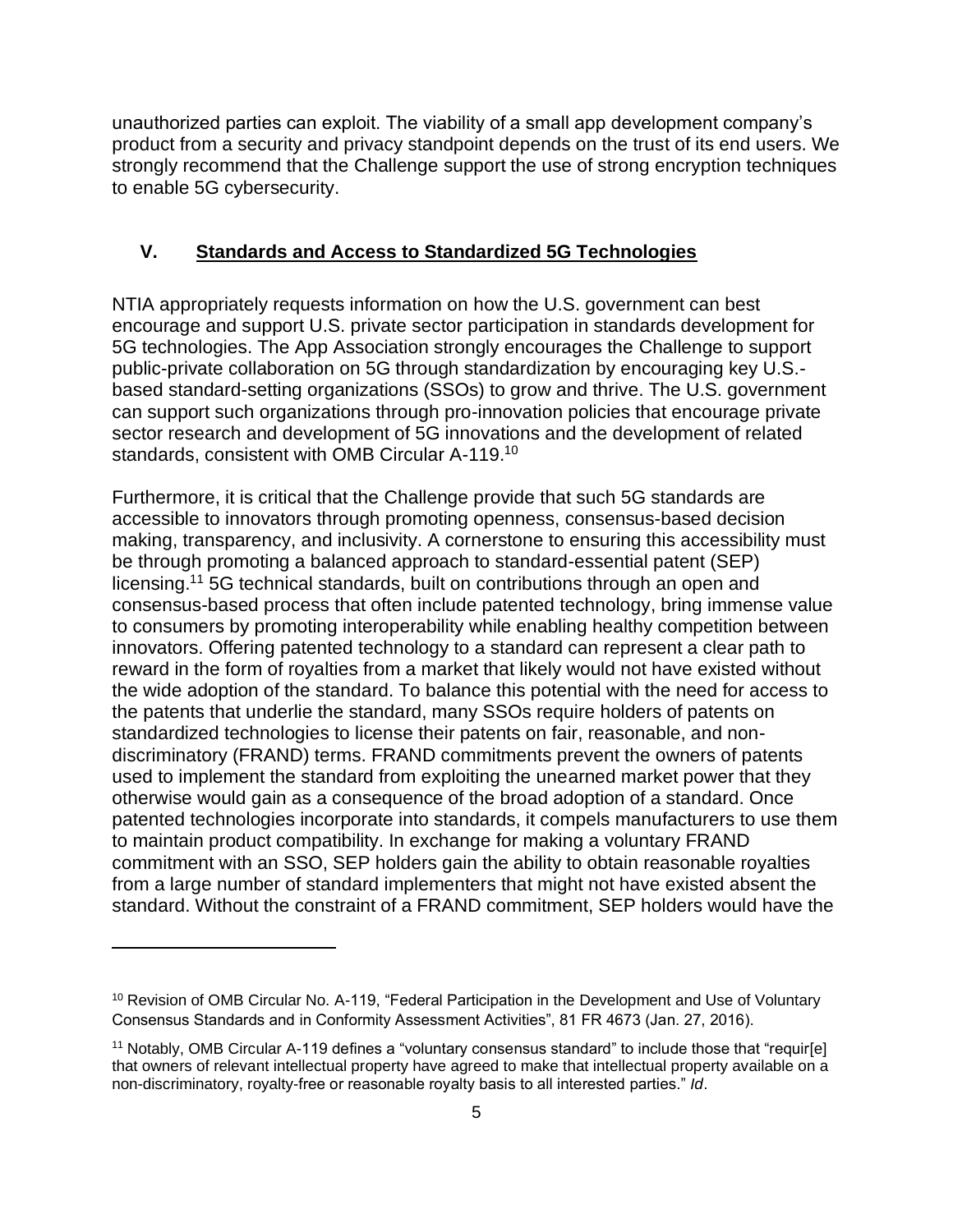same power as a monopolist that faces no competition.

Unfortunately, a number of owners of FRAND-committed SEPs are flagrantly abusing their unique position by reneging on those promises with unfair, unreasonable, or discriminatory licensing practices. These practices, under close examination by antitrust and other regulators in many jurisdictions, not only threaten healthy competition and unbalance the standards system but also impact the viability of new markets such as 5G. This amplifies the negative impacts on small businesses because they can neither afford years of litigation to fight for reasonable royalties nor risk facing an injunction if they refuse a license that is not FRAND compliant. The App Association shares the view of the courts that the entrenchment of monopoly power, and the market distortions that SEP abuse engenders, threaten to irreparably harm the marketplace at this critical stage of 5G deployment.<sup>12</sup>

Patent policies developed by SSOs today will directly impact the way we work, live, and play for decades to come. SSOs vary widely in terms of their memberships, the industries and products they cover, and the procedures for establishing standards. Each SSO will need the ability to tailor its intellectual property policy for its particular requirements and the needs of its membership. The App Association believes that some variation in patent policies among SSOs is necessary and that the U.S. government should not prescribe detailed requirements that all SSOs must implement, which should be reflected in the Challenge. At the same time, however, as evidenced by the judicial cases and regulatory guidance, basic principles underlie the FRAND commitment and serve to ensure that standard setting is pro-competitive, and the terms of SEP licenses are in fact reasonable. An SSO's intellectual property rights policy (and that of the Challenge) should require SEP owners to make a FRAND commitment that would include all of the following principles that prevent patent "hold up" and anti-competitive conduct:

- **Fair and Reasonable to All** A holder of a SEP subject to a FRAND commitment must offer to license such SEP on fair, reasonable, and nondiscriminatory terms to all companies, organizations, and individuals who implement or wish to implement the standard.
- **Injunctions Available Only in Limited Circumstances** SEP holders should not seek injunctions and other exclusionary remedies nor allow these remedies except in limited circumstances. The implementer or licensee is always entitled to assert claims and defenses.
- **FRAND Promise Extends if Transferred** If there is a transfer of a FRANDencumbered SEP, the FRAND commitments follow the SEP in that and all subsequent transfers.

<sup>12</sup> *E.g.*, *FTC v. Qualcomm Inc.*, Case No. 5:17-cv-00220 (N.D. Cal. May 21, 2019).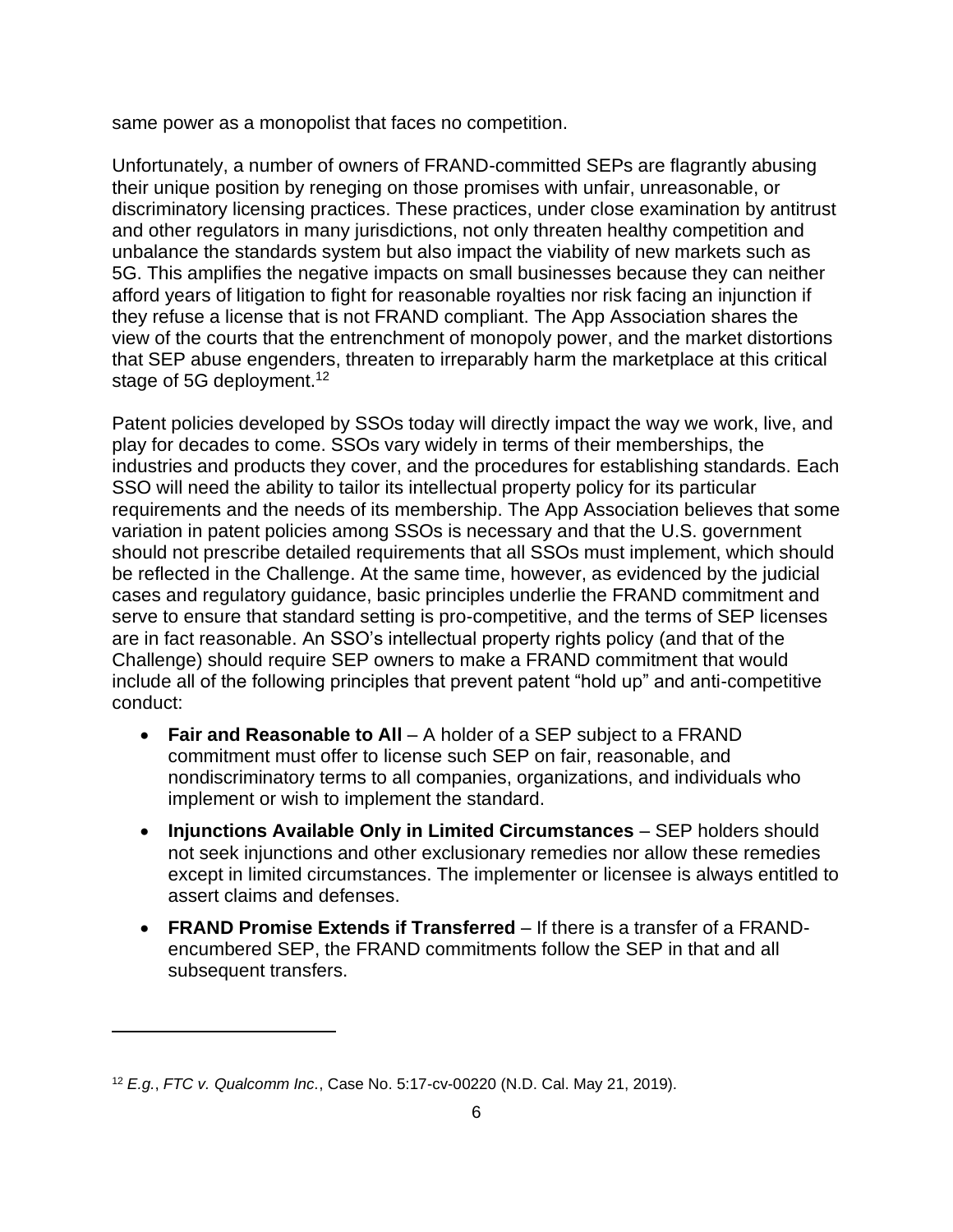- **No Forced Licensing** Patent holders should not require implementers to take or grant licenses to a FRAND-encumbered SEP that is invalid, unenforceable, or not infringed, or a patent that is not essential to the standard.
- **FRAND Royalties** A reasonable rate for a valid, infringed, and enforceable FRAND-encumbered SEP should be based on several factors, including the value of the actual patented invention apart from its inclusion in the standard, and cannot be assessed in a vacuum that ignores the portion in which the SEP is substantially practiced or royalty rates from other SEPs required to implement the standard.

We also note that a number of SSO intellectual property rights policies require SSO participants to disclose patents or patent applications that are or may be essential to a standard under development. Reasonable disclosure policies can help SSO participants evaluate whether technologies considered for standardization are covered by patents. Disclosure policies should not, however, require participants to search their patent portfolios as such requirements can be overly burdensome and expensive, effectively deterring participation in an SSO. In addition, FRAND policies that do not necessarily require disclosure, but specify requirements for licensing commitments for contributed technology, can accomplish many, if not all, of the purposes of disclosure requirements. Key U.S. antitrust agencies such as the Federal Trade Commission, have provided long-standing backing to the need for a balanced approach to standardization and patents, which the Challenge should leverage. The Challenge must support American SSOs in this respect and enable governance of their own processes consistent with the above.

The App Association also notes its strong opposition to steps taken by the Department of Justice to eliminate the role of competition law in SEP disputes (in contradiction to federal law and court precedent), and to legitimize false narratives claiming that U.S. competitiveness and national security will be harmed unless select U.S. companies are allowed to abuse their voluntary FRAND commitment. These steps taken by DOJ have damaged the United States' ability to globally lead in pro-innovation policy and law and have no place in the Challenge. Abandonment of well-established SEP law and policy jeopardizes the open standardization process that should be a cornerstone of a successful 5G Challenge for the United States and enables abuse in standards and in SEP licensing scenarios by foreign competitors.